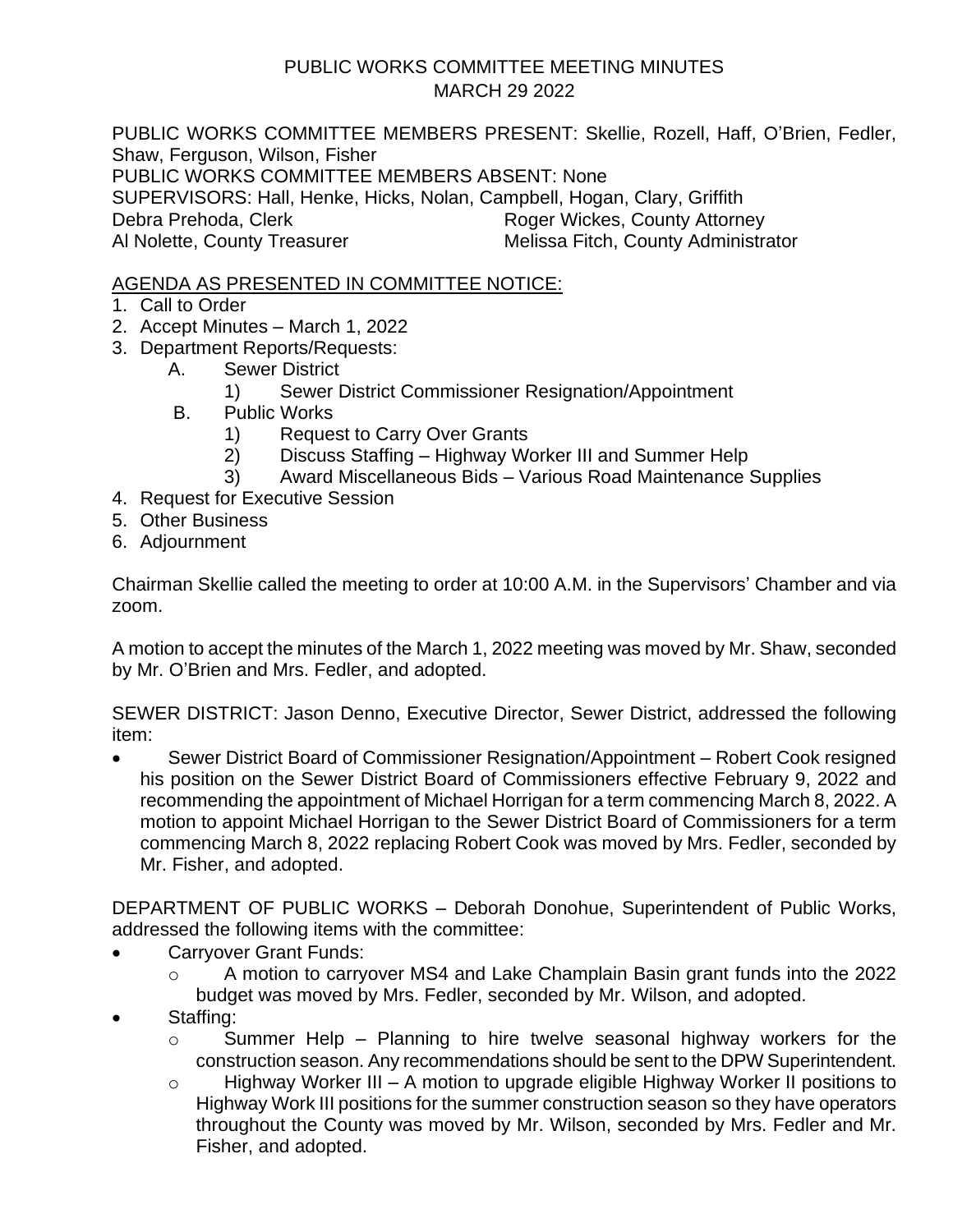- Award Miscellaneous Bids Bids were issued for various road maintenance supplies and the bid results were distributed to all Supervisors and Town Highway Superintendents. The cost of items has increased substantially. A comparison of a bridge project done in 2020 compared to a similar bridge project in 2022, the bridge rail has increased by 75% over that time period, beams have increased by 64% and rebar has increased by 68%. Culverts are anywhere from 25% to 40% more. The slide project on Co. Rt. 46 is going up 21%. The Superintendent mentioned that they are going to try to put pans under the bridge construction projects like NYS DOT but if they cannot be acquired at a reasonable cost will continue to use lumber. A motion to award various road maintenance supplies bids was moved by Mrs. Fedler, seconded by Messrs. O'Brien and Mr. Wilson, and adopted.
- Award Bid Ford Explorer Car Pool issued a bid for a Ford Explorer and requesting to award to the Nye Automotive Group for \$31,000. Noted that they only budgeted \$30,000 but have sufficient funds in the budget to cover the additional \$1,000. A motion to award bid for Ford Explorer to Nye Automotive Group in the amount of \$31,000 was moved by Mr. Wilson, seconded by Messrs. Fisher and O'Brien and Mrs. Fedler, and adopted.
- Enclosed Trailer for Paving Crew The ambulance that the paving crew has been using has reached the end of life and requesting to purchase an enclosed trailer. They have obtained quotes ranging from \$7,000 to \$8,000. There is funding in the Car Pool budget to make this purchase. A motion to approve purchase of enclosed trailer for paving crew was moved by Mr. Wilson and seconded by Mrs. Fedler. Discussion. This trailer will be used to store all of the electronics and other pieces of equipment that are attached to the paver. Currently the items attached to the paver are removed daily and transported back to the barn and hope to avoid that process with this locked trailer. The trailer is 7' by 12' and the lowest quote is \$7,080. The motion to approve purchase of enclosed trailer for paving crew was moved by Mr. Wilson, seconded by Mrs. Fedler, and adopted.
- Paving Schedule At this time every year they review the paving schedule and take into account the condition of the roads from over the winter and then tweak the schedule for that reason and also they are hoping to get a little additional money from the NYS CHIPS budget. Once the review of the schedule has been completed, it will be sent out to all Supervisors.
- Blacktop Last year blacktop was bid out at this time for \$53.90 per ton and this year it is \$61.50 per ton, a significant increase. There will be an escalator build in in case it keeps going up this summer. The Superintendent stated they plan to look at all their projects due to the significant increases in the cost of items used during the construction period. These costs also impact grant projects and may need to remove some so that they can complete other ones.
- Marchiselli funding is starting to come in. The Treasurer stated if the Marchiselli funding continues to come in timely, he is hopeful he can retire and not renew the BAN next year.

REQUEST FOR EXECUTIVE SESSION – Reappointment of Superintendent of Public Works – A motion to enter an executive session to discuss appointment of a particular person was moved by Mr. O'Brien, seconded by Messrs. Fisher and Wilson, and adopted. A motion to return to regular session was moved by Mr. O'Brien, seconded by Mr. Wilson, and adopted. No action was taken in the executive session.

## OTHER BUSINESS:

Reappointment of Superintendent of Public Works – A motion to reappoint Deborah Donohue to the position of Superintendent of Public Works for a four year term was moved by Mr. O'Brien, seconded by Messrs. Wilson, Fisher, Shaw, Rozell, Mrs. Fedler and Mr. Ferguson and adopted. Mr. Haff opposed.